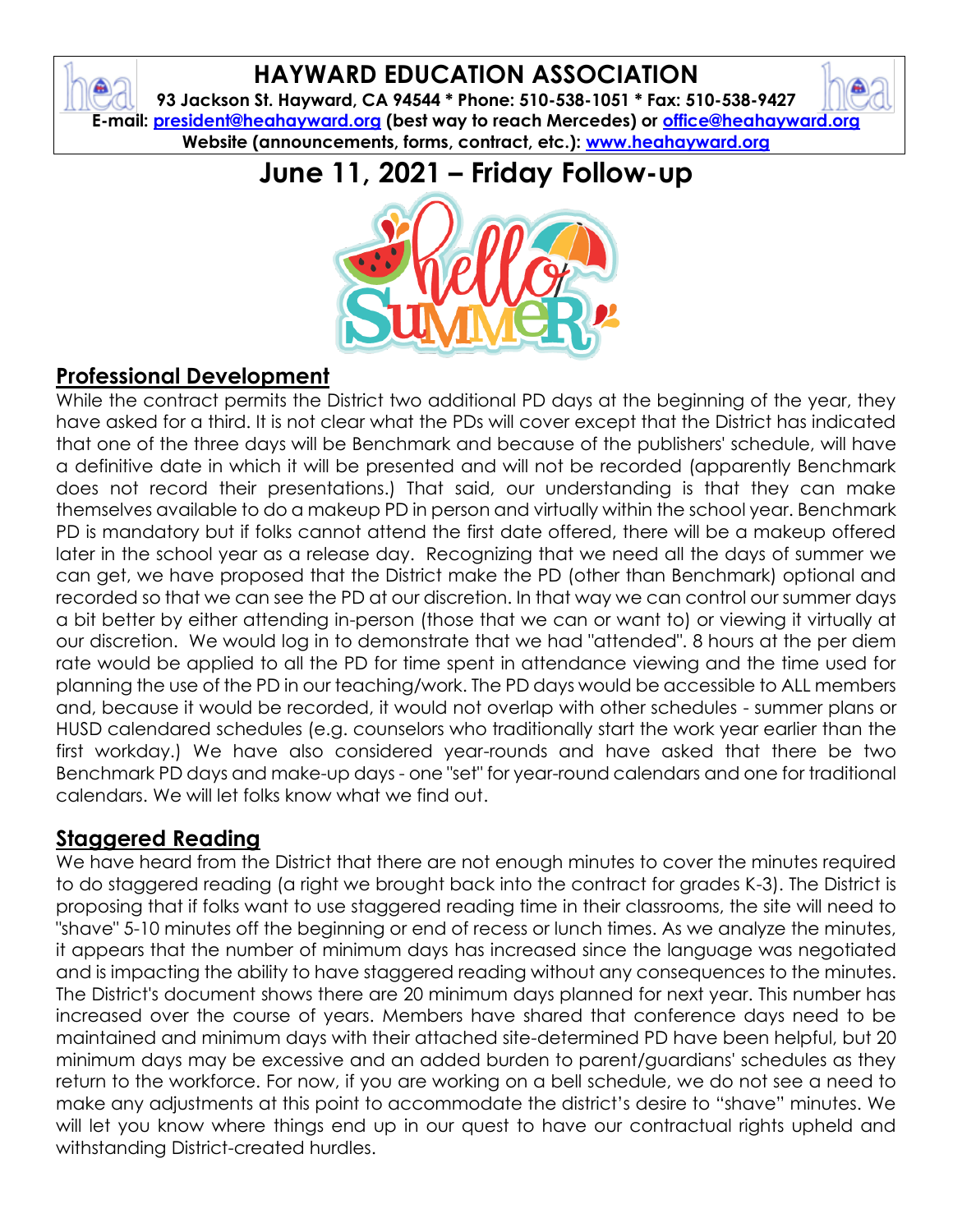## **End of Year**

#### **Cumulative Folders/Grades**

As a reminder, you do not have to return to the site to place paperwork, report cards, etc. in the cumulative files. Admin can make copies from the electronic documents and place them in the files, if needed. Keys may be returned using a drop-off method rather than having to go into the site to meet, etc.

#### **Summer School Prep**

If your room is being used for summer school, you should be given the option to go in (at a mutually agreed upon time between you and the site admin) and lock up any personal belongings and take an inventory of your classroom. In that way, if things are missing, they can be replaced. The District will compensate up to 8 hours (at the contractual hourly rate) for purposes of getting your room inventoried and packing personal items. The District should also provide a secured storage space for belongings.

#### **Summer School Interviews**

There have been questions regarding summer school applicants not going through an interview process as in years-past. The reason appears that this is because the interview process led to difficulties - folks felt there was favoritism, that the questions were not the same for each candidate, etc. so this year, positions went to seniority instead (consideration for site seniority for Secondary, district seniority for Elementary, and program experience and seniority for Programs.)

#### **Graduation**

While there is no requirement to attend graduations/promotions. If you decide to attend voluntarily, your attendance does not mean that you are expected to do any work for the graduation (you can do work at your discretion.) Your presence, a sign held, or a heartfelt wave/fist-bump of support is all the "expected work" of those in attendance.

#### **Bargaining**

At the FRA meeting, there was an update provided about the '21-'22 school year and the District's plan for the Virtual Independent Study plan. Basically, the District would require all teachers to be in-person next year. The students would have a choice to attend a virtual independent study program with admin, teachers (overseeing the work of the online, Edgenuity program), and counselors assigned to the program. We are still talking through the details but students could decide to come back after the first trimester in elementary sites or after the first semester at secondary. It wasn't so much what was included in the description, as it was who was absent from the discussion - there would not be any program for year-round students (they would have to leave the year-round schedule and go to the traditional calendar), nor is it clear how Sp Ed students' needs will be met. According to the District, the student's IEP would have to indicate that they could work in an independent setting and if it wasn't indicated an IEP would need to be set up. Additionally, Edgenuity does not have a bilingual component, leaving our bilingual, dual-language immersion, World House, and unaccompanied minors having no choice but to attend in-person or create a third option not attend at all. We are meeting again today to try to create a plan that meets the needs of members and students! We will let you know once we have more information.